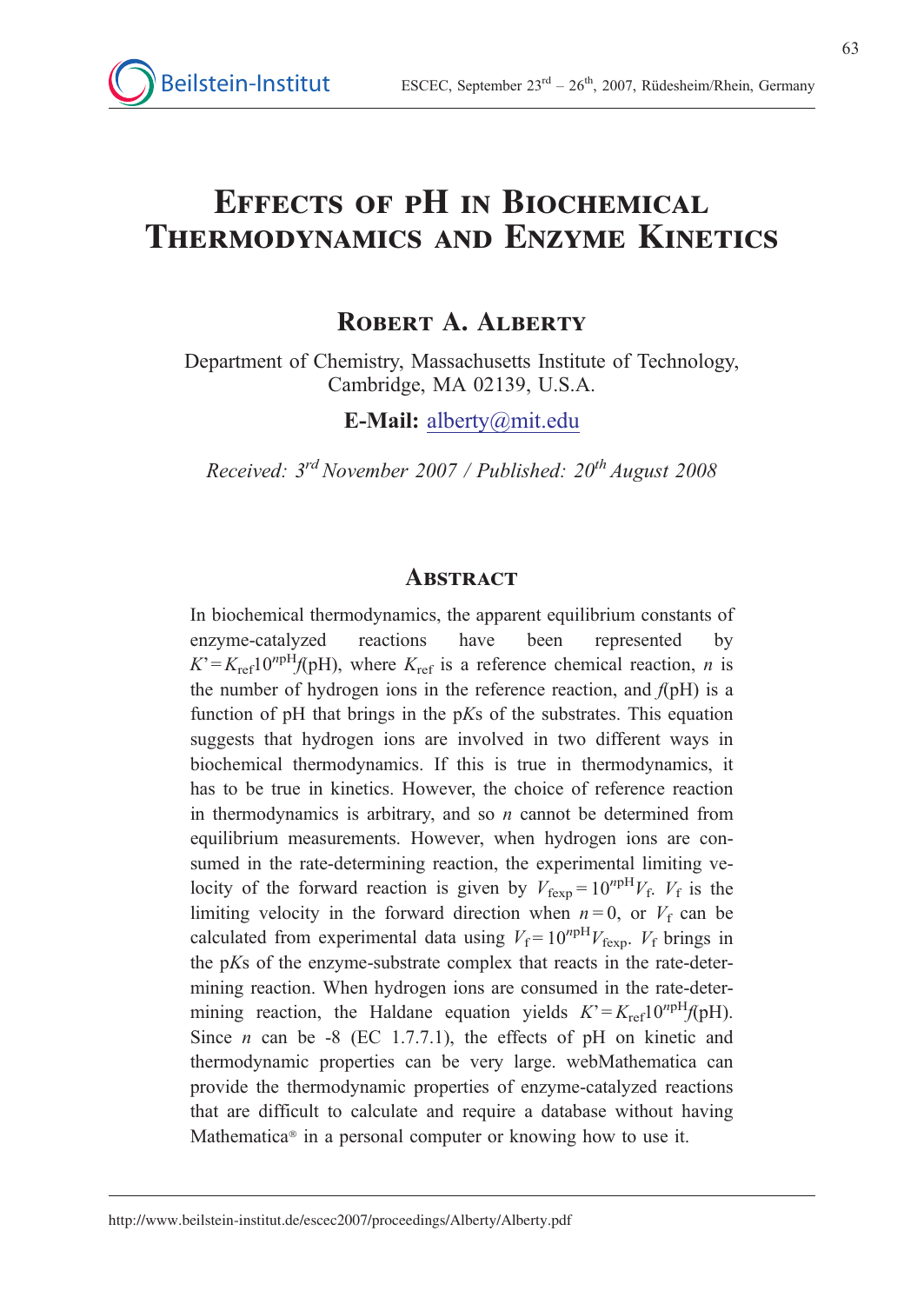#### **INTRODUCTION**

Since 1992 I have been concentrating on biochemical thermodynamics, and so when I attended ESCEC 2005 I looked at it as a biochemical thermodynamist. But that conference got me interested in enzyme kinetics again; I say ''again'' because I had worked on enzyme kinetics in 1950 – 1966. My recent experience in biochemical thermodynamics has made me look at enzyme kinetics in a very different way than I did in 1950 – 1966. As a bridge between biochemical thermodynamics and enzyme kinetics, the first thing I did was to write a paper ''Relations between Biochemical Thermodynamics and Enzyme Kinetics'' [1]. Since I was interested in pH effects, it was natural to use the rapid-equilibrium assumption because so many pKs and chemical equilibrium constants have to be included in the derivation of the rate equation. My respect for enzyme kinetics grew when I realized that enzyme kinetics includes all of biochemical thermodynamics as a special case, that is, when the reaction rate is zero.

Now I want to tell you about some new ideas in enzyme kinetics that in a sense have their origin in biochemical thermodynamics. When I was working on the kinetics of the conversion of fumarate to malate a long time ago, we recognized that the pH dependence of the apparent equilibrium constant for the fumarase reaction is given by  $K^2 = K_{\text{ref}}(pH)$ , where  $K_{\text{ref}}$ is the equilibrium constant for a chemical reaction written in terms of species and  $f(pH)$ brings in the pKs of fumarate and malate. Later, when I became interested in the thermodynamics of the hydrolysis of ATP to ADP, I recognized that the pH dependence of the apparent equilibrium constant for that reaction is described by

$$
K^{\circ} = K_{\text{ref}} 10^{\text{pH}} f(\text{pH}) \tag{1}
$$

where the reference reaction is  $ATP^{4-} + H_2O = ADP^{3-} + H_2PO_4^- + H^+$  [2]. This equation can be generalized to  $K = K_{ref}10^{npH}f(pH)$ , where *n* is an integer: positive if produced, negative if consumed. This type of expression for an apparent equilibrium constant has been used many times. Tewari and Goldberg used it in 1988 [3] for the conversion of penicillin G to 6 aminopenicillanic acid in 1988. Athel Cornish-Bowden and I used it in an article about pH effects in Trends Biochem. Sci. in 1993 [4].

But I want to caution you about this equation. In thermodynamics, the choice of reference reaction is arbitrary. Therefore, you can use the reference reaction  $H^+ + ATP^{4-} + H_2O$ = HADP<sup>2-</sup> + H<sub>2</sub>PO<sub>4</sub><sup>-</sup>, which leads to  $K' = K_{ref}10^{-pH}f(pH)$ , rather than equation 1. Thus, if n means anything in kinetics, it has to be determined by rate measurements. Thermodynamics is independent of mechanism, and so it cannot be used to determine  $n$  in a mechanistic sense. However, the equation  $K = K_{ref}10^{npH}f(pH)$  is important because it suggests that there are two different ways that hydrogen ions can be involved in biochemical thermodynamics and enzyme kinetics. This is especially important because the  $10^{n}$ <sup>pH</sup> effect is huge, since npH is in the exponent and the effect extends over the whole range of pH [5].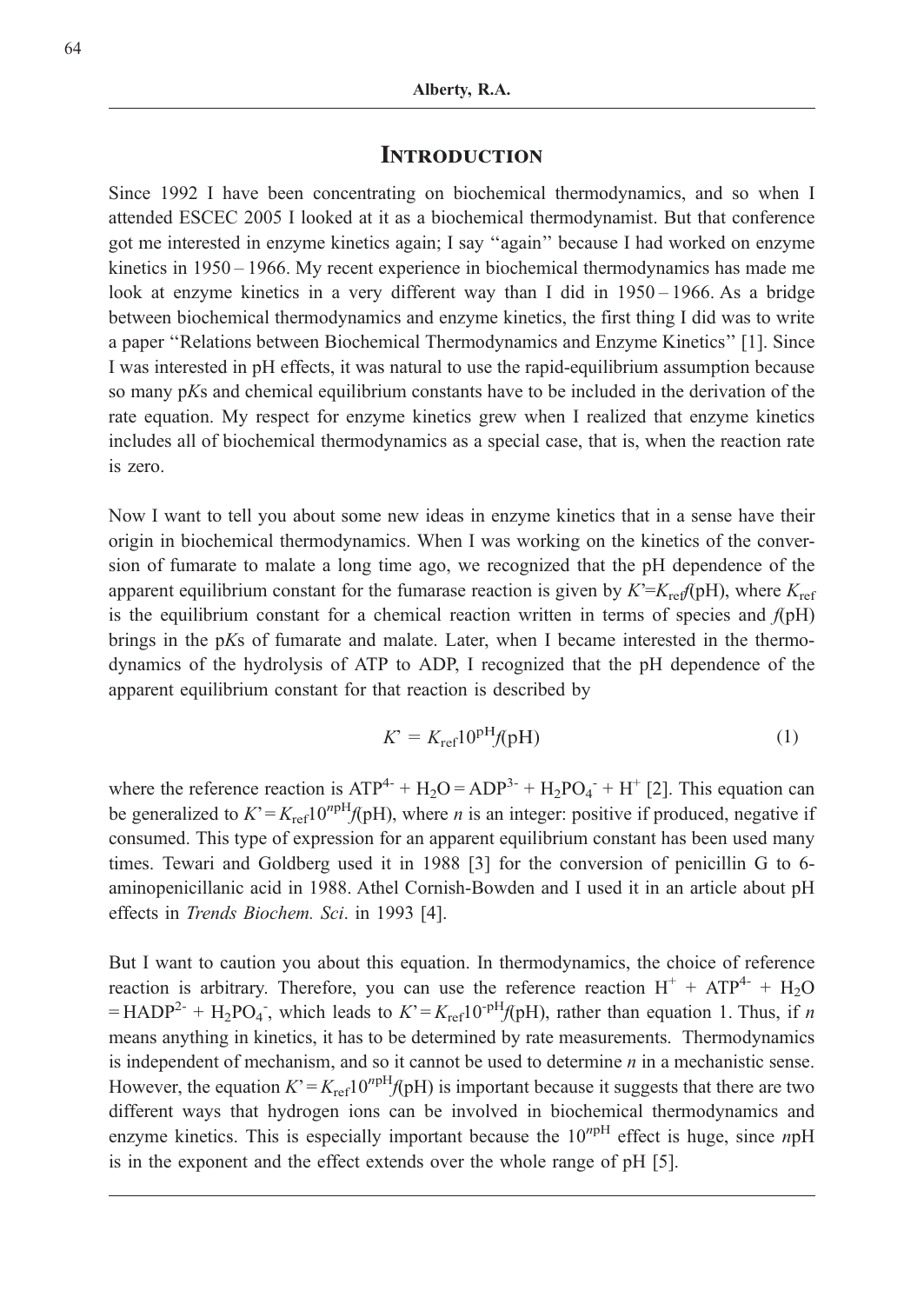## DERIVATION OF RATE EQUATIONS WHEN HYDROGEN IONS ARE Consumed in the Rate-determining Reaction

Now I want to show that when the rapid-equilibrium assumption is used,  $n$  can be determined from rate measurements. One of the reasons this can be done is that enzyme kinetics is something like electrochemistry because you can use the idea of half reactions. In rapidequilibrium enzyme kinetics, there is a forward half reaction and a reverse half reaction. I developed this point of view in writing a recent article for the Journal of Chemical Education [6] on a faster way to derive rapid-equilibrium rate equations (incidentally, that article contains rapid-equilibrium rate equations and Haldane equations fifteen different mechanisms). In studying kinetics of the forward reaction, you are learning about the properties of half reactions.

When a hydrogen ion is consumed in a reduction reaction, the hydrogen ion shows up in the chemical reference reaction. For example, consider the chemical reference reaction for EC 1.1.1.1.

$$
H^{+} + NAD_{red}(H_{27})^{2-} + acetaldehyde(H_{4}) = ethanol(H_{6}) + NAD_{ox}(H_{26})^{-}
$$
 (2)

In enzyme kinetics this hydrogen ion has to be consumed in the rate-determining reaction because its pH effects extend over the whole pH range of interest.

The following mechanism for ordered  $A + B$  = ordered  $P + Q$  includes two pKs for each reactant, the enzymatic site, and each enzyme-substrate complex. The equal signs indicate reactions that are assumed to be equilibrated rapidly and  $\leftrightarrow$  indicates the rate-determining reaction where a single hydrogen ion is consumed.

|           | HA <sup>-</sup>    | $H_2EA$        |
|-----------|--------------------|----------------|
|           |                    |                |
| $\ddot{}$ |                    | $H_2A = H_3EA$ |
|           |                    |                |
|           | $H_3A^+$           | $H_4EA^+$      |
|           |                    |                |
| $H_2EA$   | $\rm B^{\text{-}}$ | $H_3EAB$       |
|           | $\big\ $           |                |
|           | $H\!B$             | $= H_4EAB$     |
|           | $\parallel$        |                |
| $H_4EA^+$ | $\mathrm{H_2B}^+$  | $H_5EAB^+$     |
|           |                    | $H_3EA$ +      |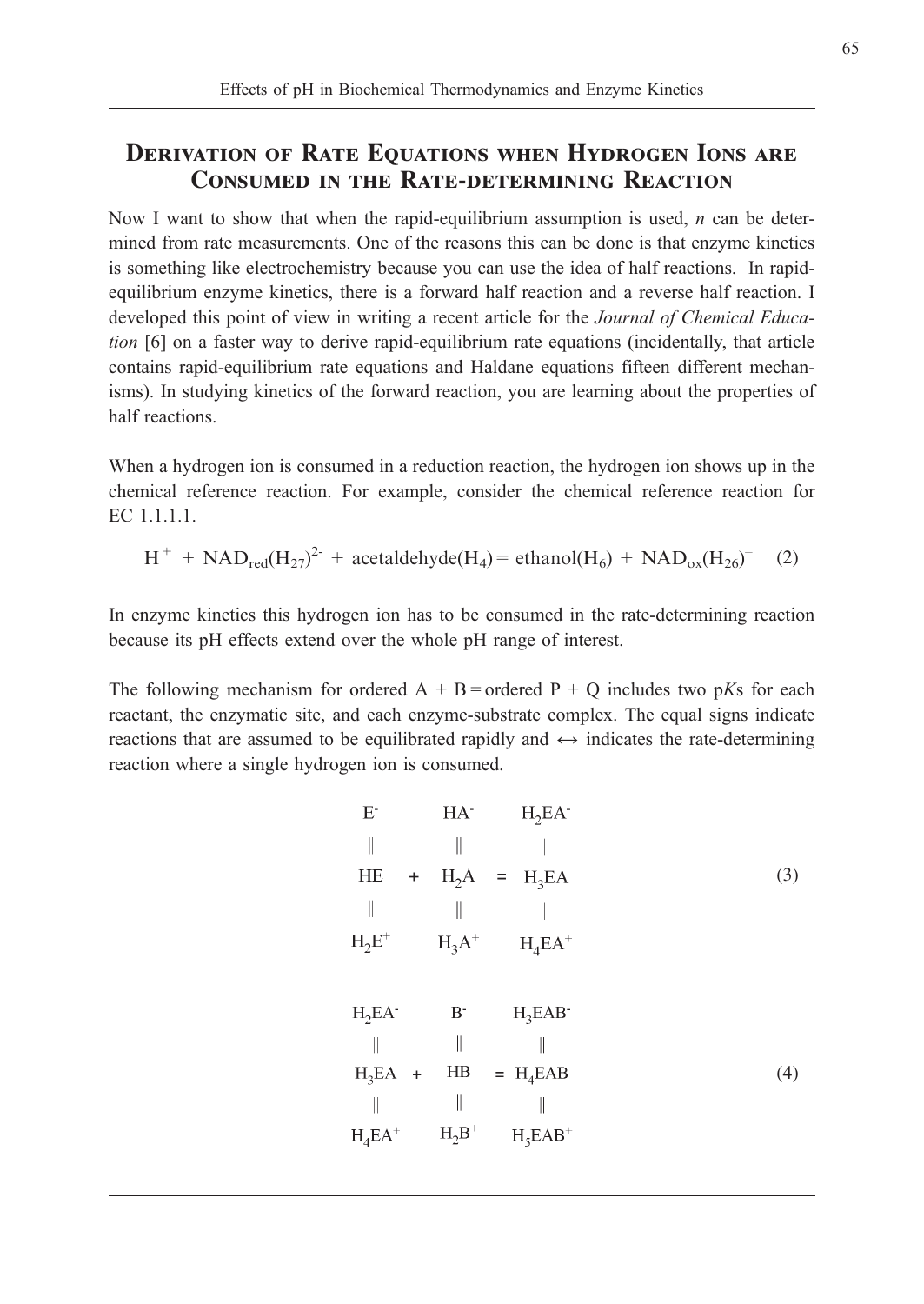Alberty, R.A.

| $H_3EAB^-$<br>$\parallel$<br>$k_f$<br>$H^+ + H_4EAB \iff H_5EPQ^+$<br>$k_{\rm r}$<br>$\big\}$<br>$H_5EAB^+$                                                   | $H_4EPQ$<br>II<br>$H_6EPQ^{2+}$             | (5) |
|---------------------------------------------------------------------------------------------------------------------------------------------------------------|---------------------------------------------|-----|
| $H_4EPQ$<br><b>HEQ</b><br>Ш<br>$H_5EPQ^+ = H_2EQ^+ + H_3P$<br>Ш<br>II<br>$H_3EQ^{2+}$<br>$\mathrm{H}_{6}\mathrm{E}\mathrm{P}\mathrm{Q}^{2+}$                  | $H_2P^-$<br>$H_4P^+$                        | (6) |
| <b>HEQ</b><br>$\mathbf{E}^{\text{-}}$<br>$\begin{array}{c} \hline \end{array}$<br>II<br>$H_2EQ^+$ = HE<br>$+$<br>I<br>$\mathbb I$<br>$H_2E^+$<br>$H_3EQ^{2+}$ | Q<br>$\parallel$<br>$HQ^+$<br>I<br>$H_2Q^+$ | (7) |

The expressions for the pH dependencies of the four Michaelis constants for this mechanism are quite complicated (according to this mechanism, there are seven kinetic constants for each Michaelis constant, but the effects due to the pKs of substrates can be taken out. The pKs of substrates can be determined by using acid titrations of the substrates, and taking them out of the pH dependencies of the Michaelis constants simplifies the determination of the other pKs in the mechanism.

The rapid-equilibrium rate equation for this mechanism is

$$
\nu = \frac{\frac{10^{-pH}V_{\rm f}[A][B]}{K_{\rm IA}K_{\rm B}} - \frac{V_{\rm r}[P][Q]}{K_{\rm PA}K_{\rm B}}}{1 + \frac{[A]}{K_{\rm IA} + \frac{[A][B]}{K_{\rm IA}K_{\rm B}} + \frac{[Q]}{K_{\rm IQ}} + \frac{[P][Q]}{K_{\rm IQ}K_{\rm P}}}} = \frac{\frac{V_{\rm fexp}[A][B]}{K_{\rm IA}K_{\rm B}} - \frac{V_{\rm r}[P][Q]}{K_{\rm PA}K_{\rm B}}}{1 + \frac{[A]}{K_{\rm IA} + \frac{[A][B]}{K_{\rm IA}K_{\rm B}} + \frac{[Q]}{K_{\rm IQ}} + \frac{[P][Q]}{K_{\rm IQ}K_{\rm P}}}}
$$
(8)

This is a new rate equation because of the  $10^{-p}$ . This factor is a result of the consumption of one hydrogen ion in the rate-determining reaction. I use the symbol  $V_{\text{fexp}}$  in the second form of the rate equation because  $V_{fexp}$  is the property obtained in making a Lineweaver-Burk plot at a specified pH. Equation 8 shows that the experimental limiting velocity in the forward direction is  $V_{\text{fexp}} = 10^{-pH}V_{\text{f}}$ , where

$$
V_{\rm f} = \frac{k_{\rm f}[\rm E]_{\rm t}}{1 + 10^{\rm pH - pK1EAB} + 10^{\rm pK2EAB - pH}}\tag{9}
$$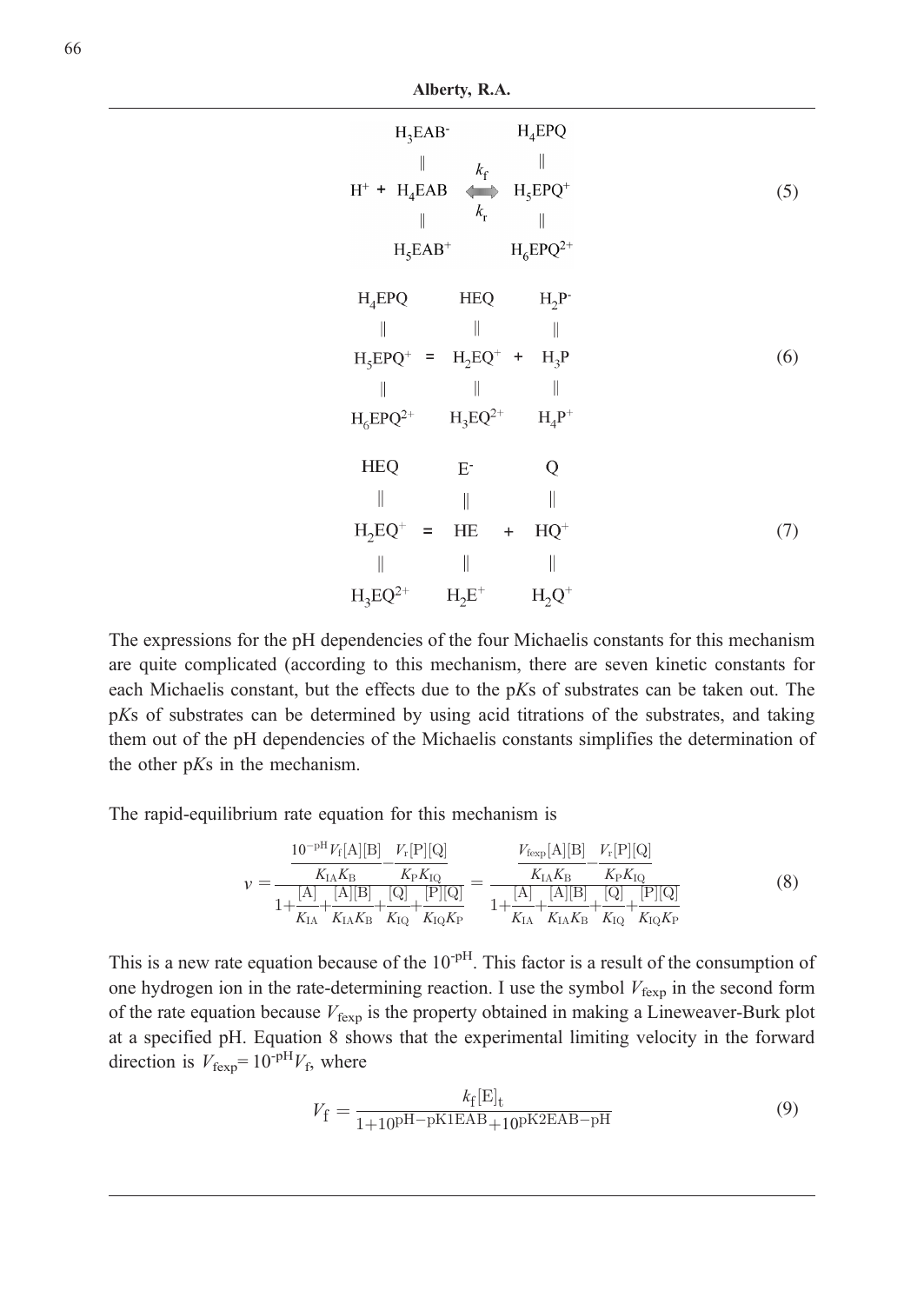Note  $pK_1 > pK_2$ .  $V_{fexp}$  and the other kinetic parameters can be obtained from rate measurements, but  $V_f$  has to be calculated using  $V_f = 10^{pH}V_{f_{\text{exp}}}$  for this mechanism.

According to this mechanism,  $V_f$  yields a bell-shaped plot, but  $V_{\text{fexp}}$  increases as the pH is reduced, as shown by  $V_{\text{fexp}} = 10^{-pH}V_f$ . Mechanism 3 to 7 can be generalized by replacing  $10^{-pH}$  with  $10^{npH}$  so that one, or more hydrogen ions can be consumed in the rate-determining reaction.

# Use of Mathematica to Derive Rapid-equilibrium Rate **EQUATIONS**

Mathematica<sup>®</sup> [7] is very useful for deriving equations for various kinetic properties and making plots and tables. An example of a program is derordAB (see Appendix) for the forward reaction for the ordered mechanism of  $A + B \rightarrow \text{products}$  when hydrogen ions are consumed in the rate-determining reaction [8]. This program is for a reaction like alcohol dehydrogenase where none of the reactants have  $pKs$  in the range  $pH 5-9$ . The required input is specified, and the program derives the expressions for  $V_{\text{fexp}}$ ,  $V_{\text{f}}$ ,  $K_{\text{IA}}$ , and  $K_{\text{B}}$  as functions of pH. It also derives the initial velocity  $v$  as a function of [A], [B], and the pH. The pH dependencies for  $V_f/K_B$ , and  $V_f/K_AK_B$  that are also produced by the program are useful for making bell-shaped plots of experimental data for the determination of kinetic parameters.



Figure 1. (A) Plot of  $V_f$  when  $pK_{1EAB}=8$ ,  $pK_{2EAB}=7$ ,  $k_f[E]_t=2$ , and  $n=0$ . (B) Composite plot of  $V_f$  and  $V_{fexp}$  when n=-1. (C) Composite plot of  $V_f$  and  $V_{fexp}$  when  $n=-2$ . (D) Composite plot of  $\bar{V}_f$  and  $V_{fexp}$  when  $n=-3$ .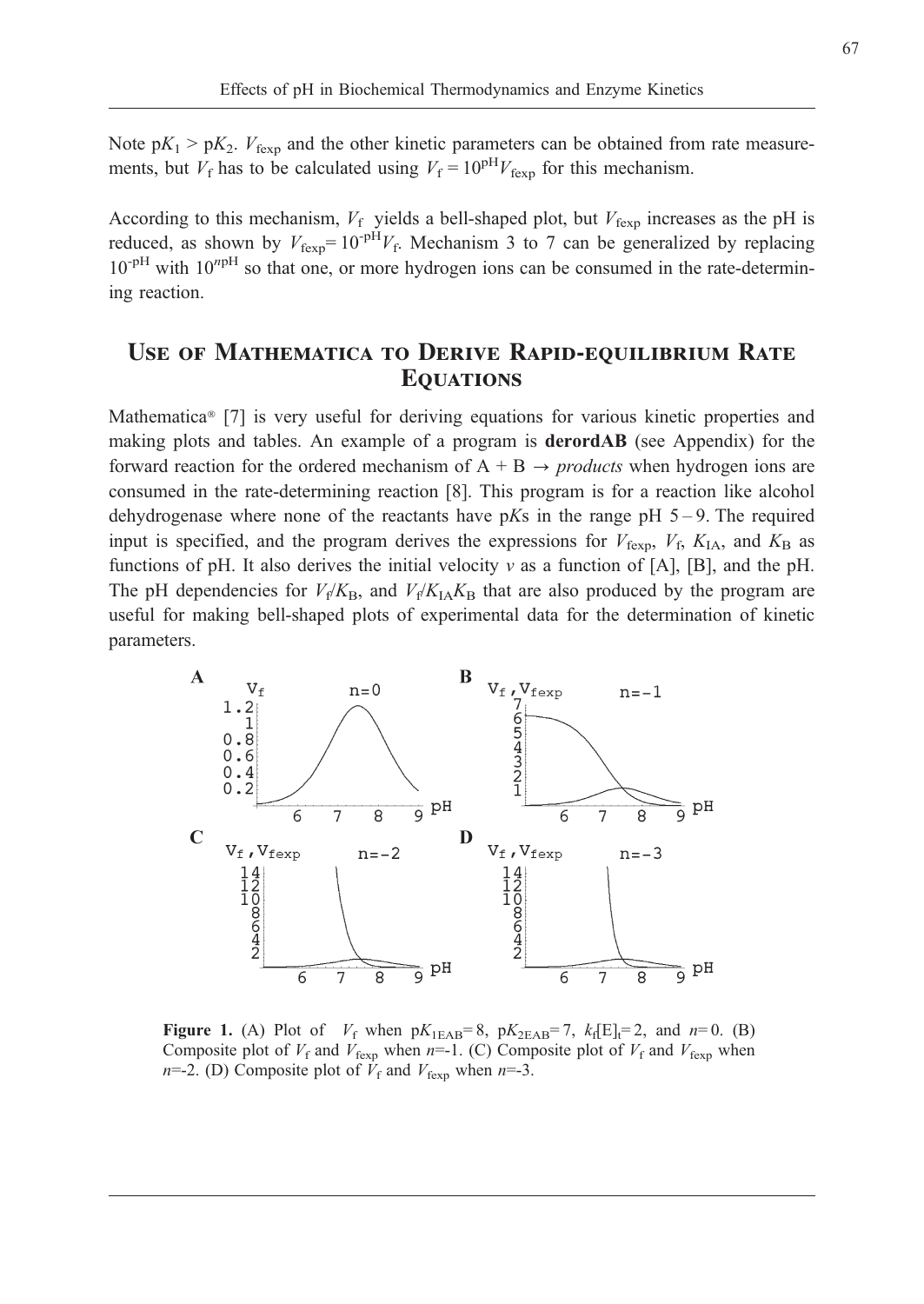Figure 1 shows the pH dependencies of  $V_f$  and  $V_{fexp}$  when  $n=0, -1, -2$  and -3.  $V_f$  produces a bell-shaped plot with  $pK_{1EAB} = 8$  and  $pK_{2EAB} = 7$ . The calculation of this figure has used  $V_{\text{fexn}} = 10^{n(pH-7.5)} V_f$  so that the curves cross at pH 7.5; otherwise the two functions have very different magnitudes. Changing the 7.5 does not alter conclusions about the pH dependence of  $V_{\text{fexp}}$ .

Equation 8 shows that *n* can be determined from the initial rate of the forward reaction. If hydrogen ions are produced in the rate determining reaction, they do not affect the rate equation for the initial forward velocity.

The Haldane equation obtained from equation 8 is

$$
K' = \frac{[\text{P}][\text{Q}]}{[\text{A}][\text{B}]} = \frac{10^{-\text{pH}} V_{\text{f}} K_{\text{P}} K_{\text{IQ}}}{V_{\text{r}} K_{\text{IA}} K_{\text{B}}} = \frac{V_{\text{fexp}} K_{\text{P}} K_{\text{IQ}}}{V_{\text{r}} K_{\text{IA}} K_{\text{B}}}
$$
\n
$$
= \frac{K_{\text{ref}} 10^{-\text{pH}} (1+10^{\text{pH}-\text{pK1P}} + 10^{\text{pK2P}-\text{pH}})(1+10^{\text{pH}-\text{pK1Q}} + 10^{\text{pK2Q}-\text{pH}})}{(1+10^{\text{pH}-\text{pK1A}} + 10^{\text{pK2A}-\text{pH}})(1+10^{\text{pH}-\text{pK1B}} + 10^{\text{pK2B}-\text{pH}})}
$$
\n(10)

This shows the form of  $f(pH)$  that occurs in equation 1. It also shows that for this mechanism  $n=1$ . This is a new type of Haldane equation. It can be generalized by replacing  $10^{-pH}$  with  $10^{n p H}$ . The Haldane equation yields an expression for K' that is of the form of K'  $=K_{\text{ref}}10^{npH}f(pH).$ 

When  $V_{fexp}$ ,  $V_r$ ,  $K_{IA}$ ,  $K_B$ ,  $K_B$ , and  $K_{IO}$  are determined using the initial reaction rates of the forward and reverse reactions at a specified pH, the right value of K' is obtained at each pH. However, to determine the pKs and  $k_f[E]_t$  in the expression for  $V_f$ , it is necessary to use  $V_f= 10^{npH}V_{\text{fexp}}$ . This is the way that *n* can be obtained from kinetic measurements.

## An Ordered Mechanism for a Type of OXIDOREDUCTASE REACTION

The pH effects due to the consumption of hydrogen ions can be very large for some oxidoreductase reactions as, for example, the nitrite-ferredoxin reductase reaction:

EC 1.7.7.1 Nitrite + 6ferredoxin<sub>red</sub> = ammonia + 6ferredoxin<sub>ox</sub> + 2 H<sub>2</sub>O (11)

This reaction consumes 8 hydrogen ions (4 to make ammonia at pHs below about 9 and 4 to make  $2 \text{ H}_2\text{O}$ ). Apparent equilibrium constants for this reaction have been calculated using existing tables of standard Gibbs energies of formation of species [9, 10]. The apparent equilibrium constant for reaction 11 decreases extremely rapidly with increasing pH. At pH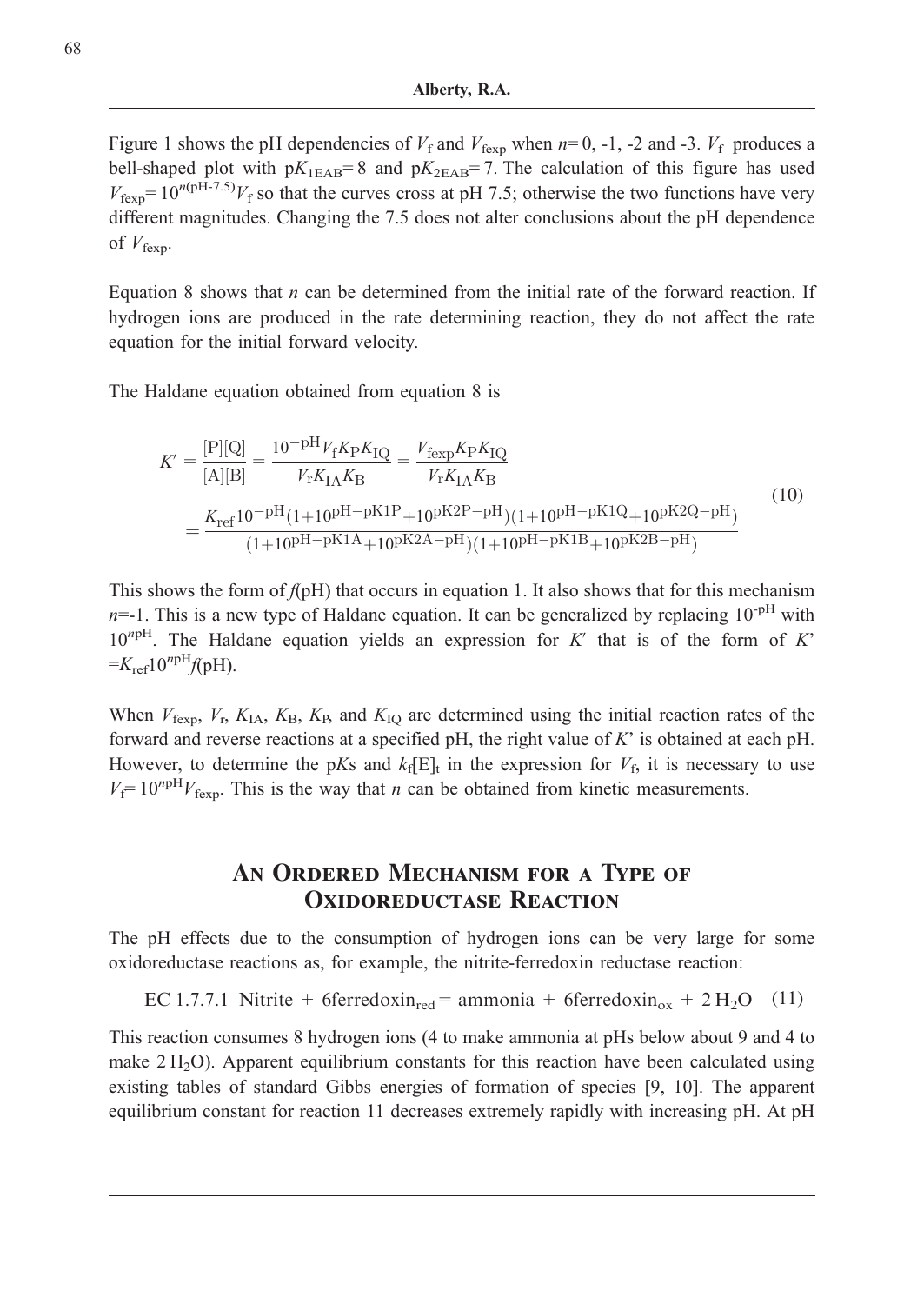5, it is  $1.2 \times 10^{91}$  and at pH 9 it is  $1.9 \times 10^{59}$ . The change in binding of hydrogen ions calculated using  $\Delta_r N_H = -d \log K' / d \rho H$  is essentially 8 across this range of pH. The mechanism for this and related oxidoreductase reactions can be represented by [11]

$$
E + mR = ER_m \qquad K_{\text{IR}m}^m = \frac{[E][R]^m}{[ER_m]}
$$
 (12)

$$
ER_m + O = ER_mO \qquad K_O = \frac{[ER_m][O]}{[ER_m O]}
$$
(13)

$$
ERmO \to products
$$
 (14)

where R is the reductant and O is the oxidant. Equal signs indicate equilibria that are adjusted rapidly, and so the Michaelis constants  $K_{\text{IRm}}$  and  $K_{\text{O}}$  are apparent equilibrium constants that are functions of pH. The Michaelis constant  $K_{\text{IR}m}$  is used, rather than  $K_{\text{IR}m}^m$ because it has the units of a concentration. The rapid-equilibrium rate equation for the forward reaction is

$$
v = \frac{V_{\text{fexp}}}{1 + \frac{K_0}{[O]} + \frac{K_{\text{IRm}}^m K_0}{[R]^m [O]}} = \frac{10^{-8} \text{pH} V_{\text{f}}}{1 + \frac{K_0}{[O]} + \frac{K_{\text{IRm}}^m K_0}{[R]^m [O]}}
$$
(15)

Note that the pH factor is  $10^{-40}$  at pH 5 and  $10^{-72}$  at pH 9. This sensitivity to pH will make it almost impossible to determine the kinetic parameters for reaction 11.



Figure 2. Three-dimensional plots of initial reaction velocities for  $O + 2R \rightarrow products$ versus reactant concentrations at specified pHs for arbitrary constants. For this ordered mechanism *n* is -2 and  $m=2$ . The scale of the ordinate has been changed by  $10^4$ between pH 5 and pH 9. Each plot is made up of 20 Michaelis plots at constant [A] and 20 Michaelis plots at constant [B].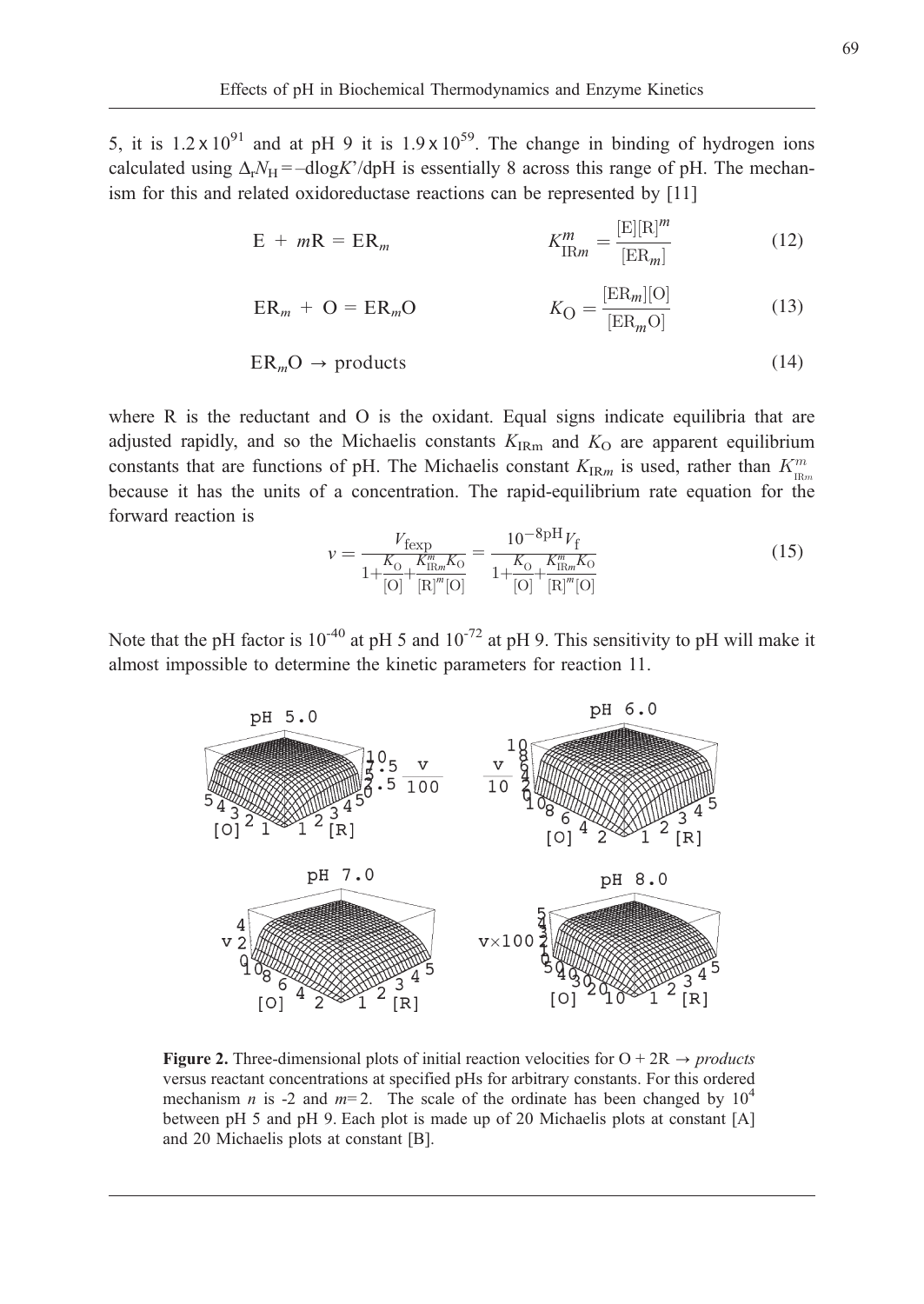Mathematica<sup>®</sup> is very useful for displaying initial reaction velocities as functions of the reactant concentrations and the pH. A computer program was written to derive the initial rate equation for mechanism  $12 - 14$ . The chemical equilibrium constants and the value of *n* have to be specified. This rate equation can be treated like an actual reaction system in the sense that the initial velocity  $\nu$  can be calculated at various [R], [O], and pH. Using Mathematica®,  $v$  can be presented as a surface in a 3-dimensional plot at a specific pH [11]. Figure 2 shows these plots for the catalyzed reaction  $O + 2R \rightarrow products$  as functions of [O] and [R] at four pHs, for  $n=-2$  and arbitrary pKs and other constants.

Note that the plots of v versus  $[R]$  are sigmoid. A sigmoid plot of v versus the concentration of a reactant is usually taken to be an indication of allosterism. This can arise when there is positive cooperativity between active sites of a polymeric enzyme. But a sigmoid plot can have other origins. In this case, it is caused by the stoichiometric number of R in the biochemical equation for the forward reaction  $O + 2R \rightarrow products$ .

## Three-dimensional Lineweaver-Burk Plots for the FORWARD REACTION ORDERED A + B

Mathematica<sup>®</sup> can also be used to plot reciprocal velocities  $1/v$  versus  $1/[A]$  and  $1/[B]$ . This is illustrated for the ordered mechanism for  $A + B \rightarrow products$  [12]. These plots can be called three-dimensional Lineweaver-Burk plots. These plots can be made for various pHs and for  $n=0, -1, -2, \dots$  They are given in Figure 3 only for arbitrary constants and pHs 5, 6, 7, and 8, with  $n=1$ .



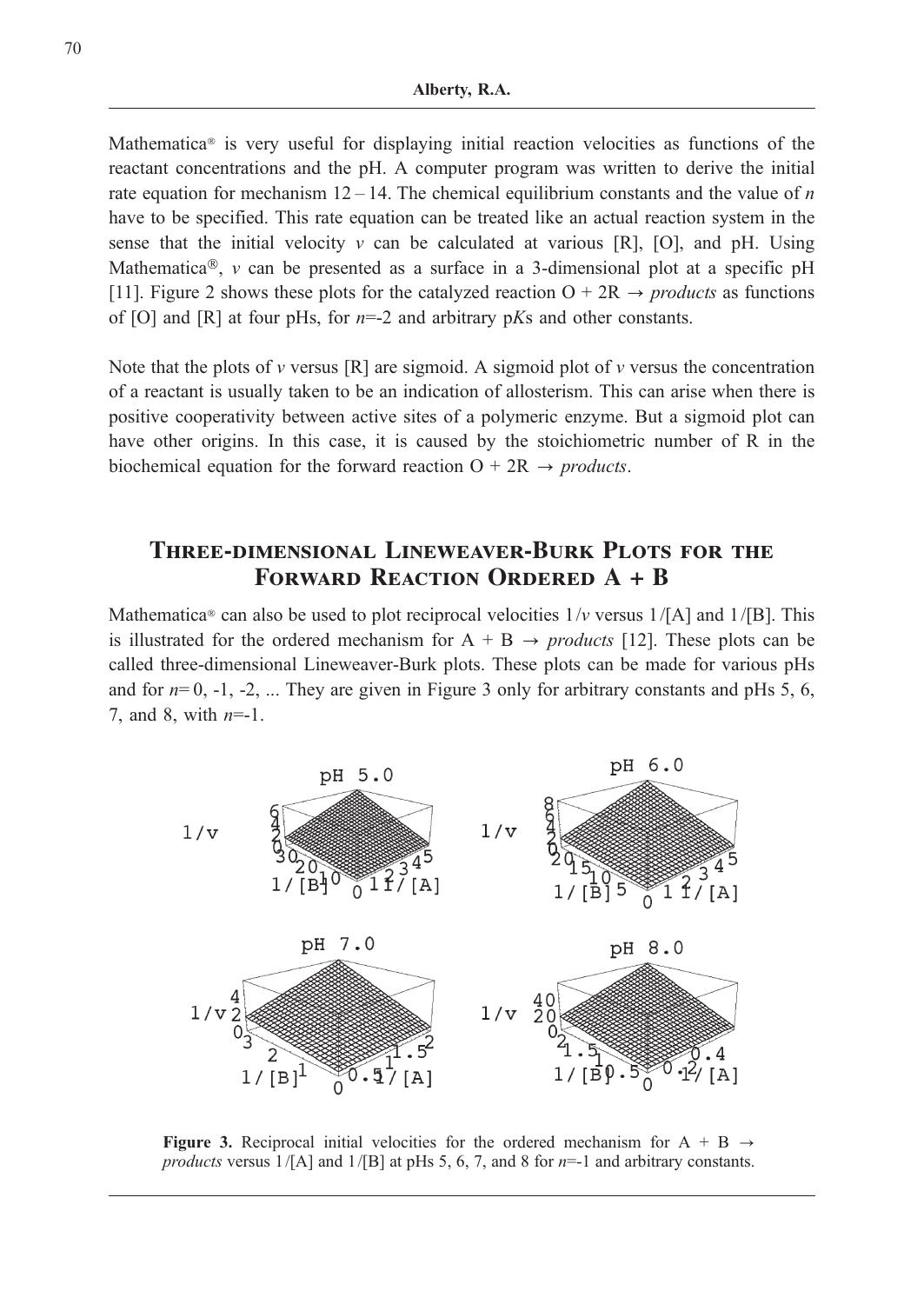The plots in Figure 3 are referred to in mathematics as ruled surfaces, and quite a bit has been written about ruled surfaces. Each of the surfaces in Figure 3 is characterized by three constants, the experimental limiting velocity  $V_{\text{fexp}}$ , and Michaelis constants  $K_{\text{IA}}$  and  $K_{\text{B}}$  at the specified pH. These surfaces are not planes, but the lines are all straight. When I first made one of these plots, I recognized that each of these surfaces is really determined by the ordinates of three of the corners: one corner can be taken a reference because the concentration of the enzyme is arbitrary. And the velocities depend on three kinetic constants. Therefore, you should be able to calculate the three kinetic constants from three velocity measurements.

### **WEBMATHEMATICA**

webMathematica provides a way to take advantage of the computing power of Mathemati $ca<sup>®</sup>$  to perform calculated calculations without having Mathematica<sup>®</sup> in your computer or knowing how to use it. An example of such a calculation is the calculation of the apparent equilibrium constant  $K'$  for an enzyme-catalyzed reaction at a desired temperature, pH, and ionic strength. This requires a database of species properties. BasicBiochemData3 [13, 14] provides this data. WebMathematics presents a screen with boxes for inputting the enzymecatalyzed reaction, desired temperature, pH, and ionic strength. This information is sent to a server that has Mathematica<sup>®</sup> and a database on it so the server can calculate the apparent equilibrium constant (or other thermodynamic property) and present it on the screen of the user.

webMathematica programming requires knowledge of Mathematica<sup>®</sup> and HTML, and it has been done by Dr. Violeta Ivanova of MIT's Office of Educational Innovation and Technology. This program can be extended to calculate the change in binding of hydrogen ions in an enzyme-catalyzed reaction. BasicBiochemData3 [13, 14] makes it possible to calculate these properties for about 300 different reactions at 298.15 K. For about 100 reactions these calculations can be made at other temperatures in the range 273.15 K to about 313.15 K. webMathematica can be used to calculate other properties in biochemical thermodynamics and enzyme kinetics.

#### **ACKNOWLEDGEMENTS**

I am indebted to Robert N. Goldberg for many helpful discussions and to the National Institutes of Health for grant 5-R01-GM48348 – 10.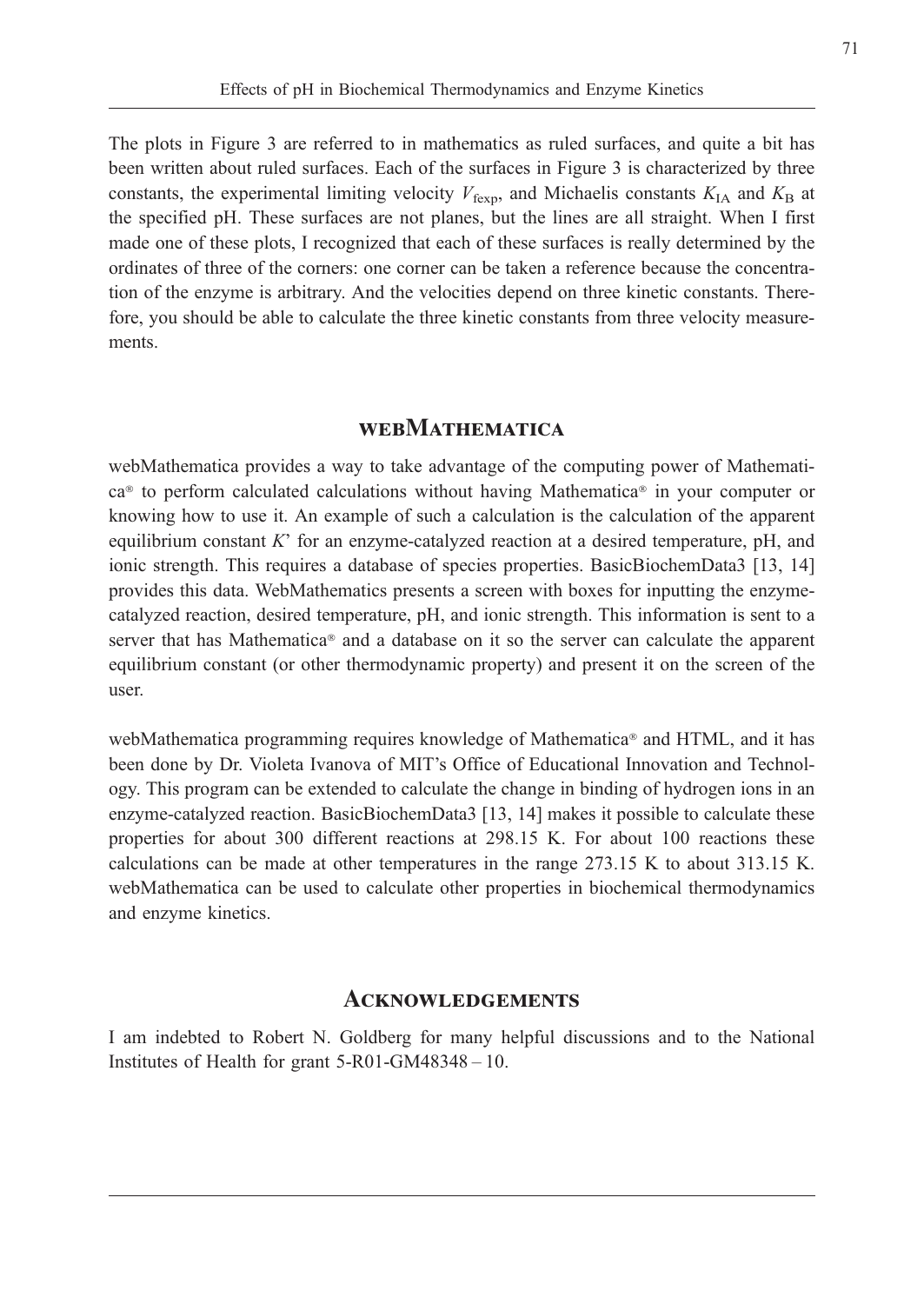### **APPENDIX**

derordAB[pK1e\_,pK2ea\_,pK1ea\_,pK2eab\_,pK2eab\_,kfEt\_,n\_,kHEA\_,kHEAB\_]:= -Module[{eafactor,efactor,abfactor,vf,vfexp,kia,kb,v},(\*Calculates kinetic parameters of the forward enzyme-catalyzed reaction ordered  $A+B =$  products as functions of pH. The output is a list of 6 functions of pH: vfexp,vf,kia,kb,vf/kb, and vf/kiakb. v is a function of  $[A] = a$ , [B]= b, and pH. The 7.5 in (pH-7.5) can be changed because it is equivalent to changing the value of kfEt.\*)

```
efactor = 1+10^{pK2e-pH}+10^{pH-pK1e}
```

```
eafactor = 1+10^{pK2ea-pH}+10^{pH-pK1ea}.
```

```
eabfactor = 1+10^{pK2eab-pH}+10^{pH-pK1eab}
```
vf = kfEt/eabfactor;

 $vfexp = (10^{6}(n*(pH-7.5)))^{6}v$ f;

kia = kHEA\*efactor/eafactor;

kb = kHEAB\*eafactor/eabfactor;

 $v = v f exp/(1+(kb/b)*(1+(kia/a)))$ ;

{vfexp,vf,kia,kb,vf/kb,vf/(kia\*kb),v}]